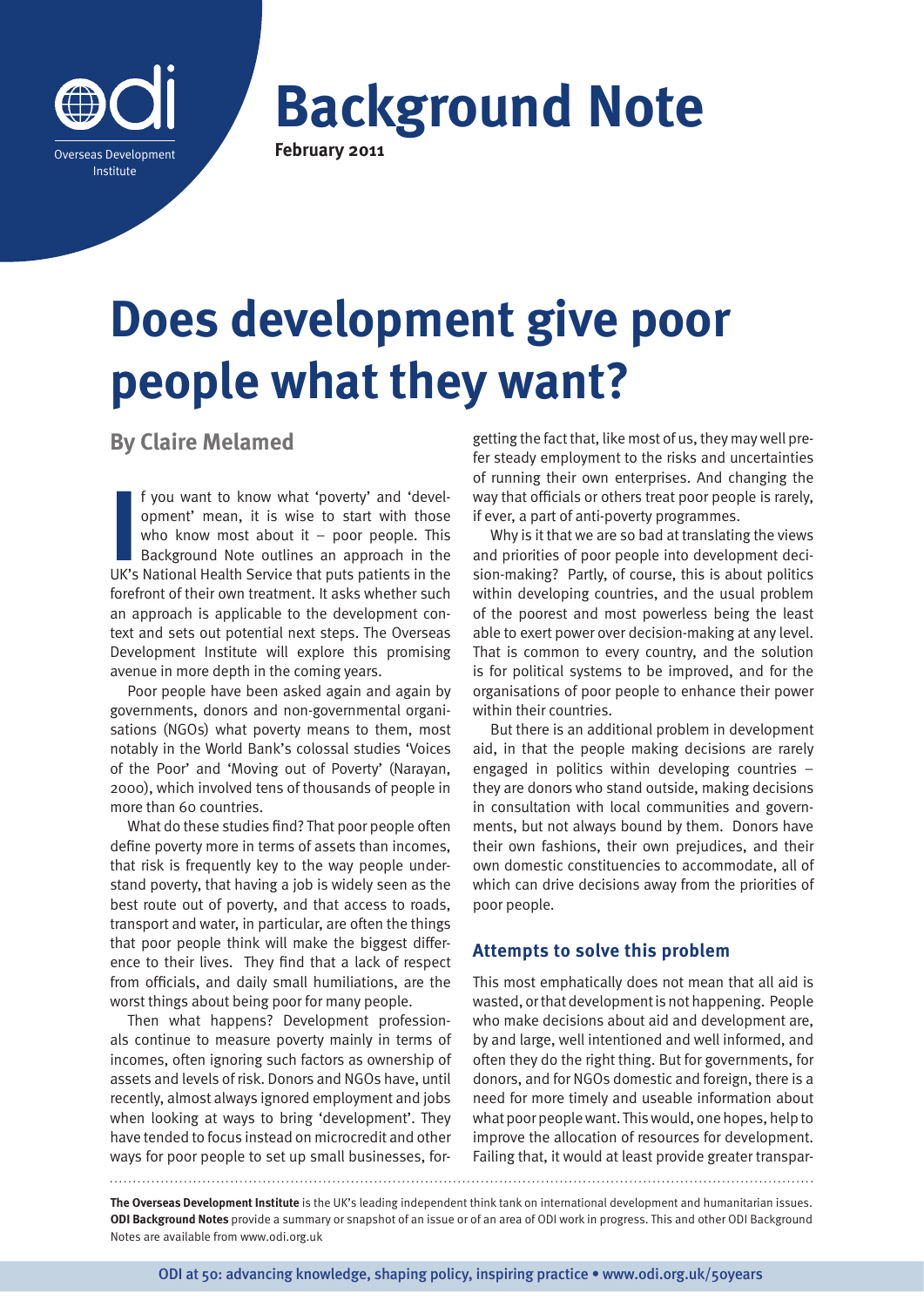ency about whether the institutional priorities of different bodies accord with the views and priorities of poor people, and provide a useful tool for advocacy organisations and poor people to highlight problems and offer solutions.

There are already some methods in use for generating this information. Participatory Poverty Assessments (PPAs) seek to understand the reality of life for poor people, and to give them a voice in policy-making, using a set of well established qualitative research methods (Norton et al., 2001). They have been used widely at both a local and a national level, for example in Uganda, to elicit the views and priorities of poor people about what defines poverty and what should be done about it. Important insights, such as the fear of physical violence and the importance of vulnerability in defining poverty have emerged from these approaches, and they continue to be influential and are used regularly.

However, PPAs have not, in general, produced numerical indicators of the type that are used most frequently by, and have greatest influence on, policymakers. Possibly as a result, the main impact of PPA approaches appears to have been on the definition and measurement of poverty, and less on decisions about resource allocations or policies.

A more quantitative approach is that of the new 'Multidimensional Poverty Index' (MPI) from Oxford University's Poverty and Human Development Initiative (OPHI) (Alkire and Santos, 2010). The index includes measurement of assets, not just incomes. It also measures access to water, cooking fuel and sanitation alongside the more usual indicators of health and education outcomes. It comes much closer than any other quantitative measure of poverty to recognising the reality of poverty as experienced by poor people, and communicating it in a way that is helpful for people who are trying to decide what to do about it.

Critics of the MPI, however, have zoomed in on the fact that listing dimensions of poverty is one thing, but that assigning weights to each different aspect of poverty, so policy-makers have some guidance on where to put their (limited) resources, is quite another (Ravallion, 2010). As yet, the MPI does not attempt to do that, and in the vacuum donors and governments will implicitly assign weights based partly on good evidence and analysis, but partly on development fads and political imperatives.

A new approach would need to build on these and other initiatives, and solve the remaining problems, including how to attach weights to different outcomes that reflect poor people's priorities, and how to do so in ways that provide a general and persuasive guide to decision-making and evaluating outcomes. One way to do this might be to look for lessons in other sectors.

## **Measuring people's priorities in health care**

The questions with which the UK's National Health Service has been grappling in recent years are in many ways similar to those that bedevil development. How to measure progress? Is it better to count inputs or outputs? What are the outputs the service is trying to produce? How to allocate scarce resources in ways that are both fair and provide value for money? How to make sure that the views of the people who are ultimately supposed to benefit are taken into account in answering all these questions? Those familiar with the 'results agenda' in the UK's Department for International Development (DFID) and elsewhere will recognise all these dilemmas.

#### **Finding out what people want from health services**

Until recently, the assumption in healthcare was that doctors and managers were the best judges of what patients wanted and if they were getting it. However, that focus has recently changed, with the development of 'Patient Reported Outcome Measures' (PROMs). As Nancy Devlin and John Appleby put it:

*The goal of most health care is to improve patients' health – and, arguably, it is the patients themselves who are best placed to judge how they feel. The introduction of PROMs reflects a growing recognition throughout the world that the patient's perspective is highly relevant to efforts to improve the quality and effectiveness of health care* (Devlin and Appleby, 2010).

In order to elicit the 'patient's perspective', thousands of different survey instruments have been devised to ask people about their health and quality of life. In thinking about how to translate the PROMs approach across to development, the most useful of these is probably the generic survey instrument known by the unlovely acronym of the 'EQ-5D' (having been developed by the EuroQol Group, and having five different dimensions of health). Each of its five sections corresponds to a different health outcome: mobility (ability to walk about normally); self-care (ability to look after oneself); usual activities (ability to perform usual activities), pain or discomfort and anxiety or depression. Each of the five asks how an individual rates their health on the day the questionnaire is completed – no problems, some problems or severe problems.

There are, therefore, 243 different possible outcomes to the questionnaire (three possible outcomes on each of five dimensions of health).

A second stage to the PROMs exercise is then to find out how people value each of the 243 different health outcomes. This is a highly complex statistical exercise but, in brief, representative samples of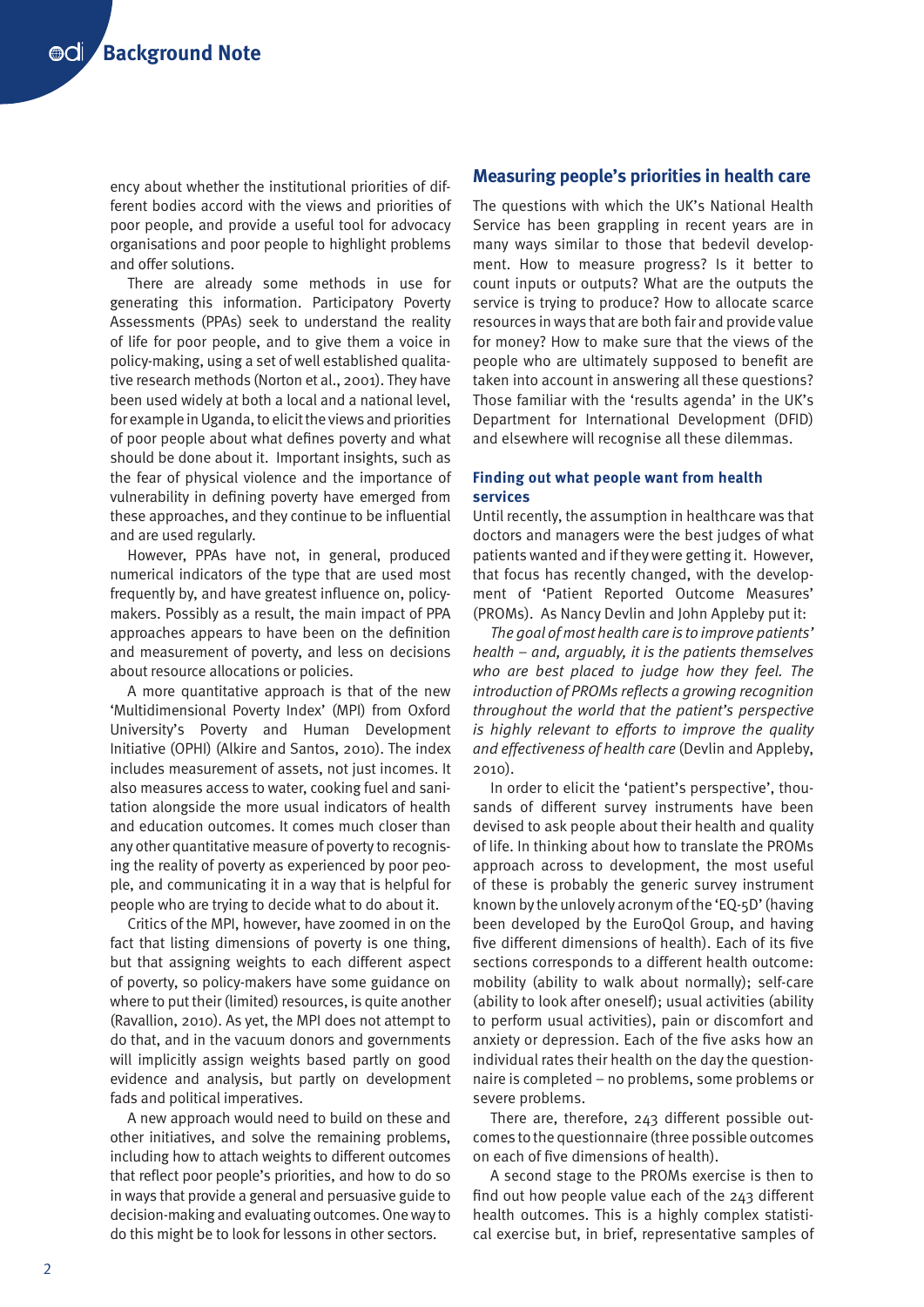people are asked to imagine living with the different health outcomes represented by the 243 possible combinations of EQ-5D scores, and then to state which of the different combinations are preferable. The responses are analysed and turned into values, or weights, for each outcome.

#### **Quantifying health outcomes over time**

In health care, both the quality and length of life are important to evaluate outcomes. For any given treatment, policy-makers need to know how much value is gained, for how long, and at what cost. The instrument for making these evaluations is the Quality Adjusted Life Year, or QALY. One QALY is equal to one year lived in full health. A year in anything less than full health is valued at less than one, depending on the social value (derived from the process described above) attached to the particular outcome. For any given treatment, the number of QALYs gained (either through improvements in quality or length of life, or both) can be compared with the total costs to produce a cost per QALY. This can then be compared with the cost for alternative uses of resources. It is the QALY that is used by the UK's National Institute of Health and Clinical Excellence (NICE) to judge the cost-effectiveness of different health interventions.

## **Making this approach work for development**

Would such an approach work in development? It does seem to point towards a promising new area of enquiry for those seeking to strengthen poor people's influence in development policy making. Translating this approach across to development would need to be a cautious and iterative process, but there are a number of possible policy steps to consider:

**• First, the outcomes.** What is poverty? Developing a list of the key dimensions of poverty would have to start with asking poor people about poverty as they experience it, using methods akin to PPAs. This would almost certainly produce a very long list of characteristics of poverty, which could be reduced into a number of specific dimensions – say: level of financial security, physical security, access to local towns and villages, state of health, treatment by officials and so on. Different ways to reduce the list to a manageable number of dimensions would have to be tested repeatedly in the field. In the end, the aim would be come up with a small number of defining dimensions of poverty – analogous to the five health outcomes in the EQ-5D.

**• Second, the valuation.** There is a plethora of techniques, known in broad terms as 'stated preference methods' for finding out if people prefer option 'a' to option 'b', or 'b' to 'c', and the weights that people place on different aspects of each outcome. Again, these could be tested and refined until a sensible way of finding out preferences in different contexts can be developed. For example, although the methods used in health care tend to use complex questionnaires and tasks to find out about individuals' preferences, there are alternative and more pragmatic approaches that can be used in this context to overcome literacy and numeracy issues.

## **Box 1: Using PROMs in the UK's National Health Service (NHS)**

PROMs are used in two main ways in the NHS.

- **1 Measuring outcomes**. Since the 1 April 2009, NHS patients treated by any hospital provider can consent to complete pre- and post-operative health status questionnaires. Currently, such PROMs cover four surgical procedures: hips, knees, hernias and varicose veins. Between April 2009 and September 2010, over 126,000 pre- and post-questionnaires were returned, to become one of the largest databases of its kind in the world. The plan is to extend coverage to as many procedures as possible, including long-term conditions such as diabetes, heart disease and asthma. The expectation is that this data will be used to inform patient choice of hospital, to aid commissioners of care to select cost effective providers, to provide a quality adjustment to current crude aggregate measures of productivity and to help providers improve the effectiveness and cost effectiveness of their services.
- **2 Allocating resources.** The National Institute of Health and Clinical Excellence (NICE) was set up in 1999 to provide guidance to the NHS about the value for money of treatments. The measure of 'value' is the *effectiveness* of intervention on patients' health, based on PROMs and other outcome measures used in randomised control trials. 'Money' is the cost of achieving a unit change in effectiveness over and above comparative treatment (the incremental cost effectiveness ratio). The measure of health effect used by NICE is the quality adjusted life year (QALY), where additional years of life gained are weighted for the quality of that life using data from PROMs. Decisions to recommend interventions depend on the cost per QALY being below £30,000.